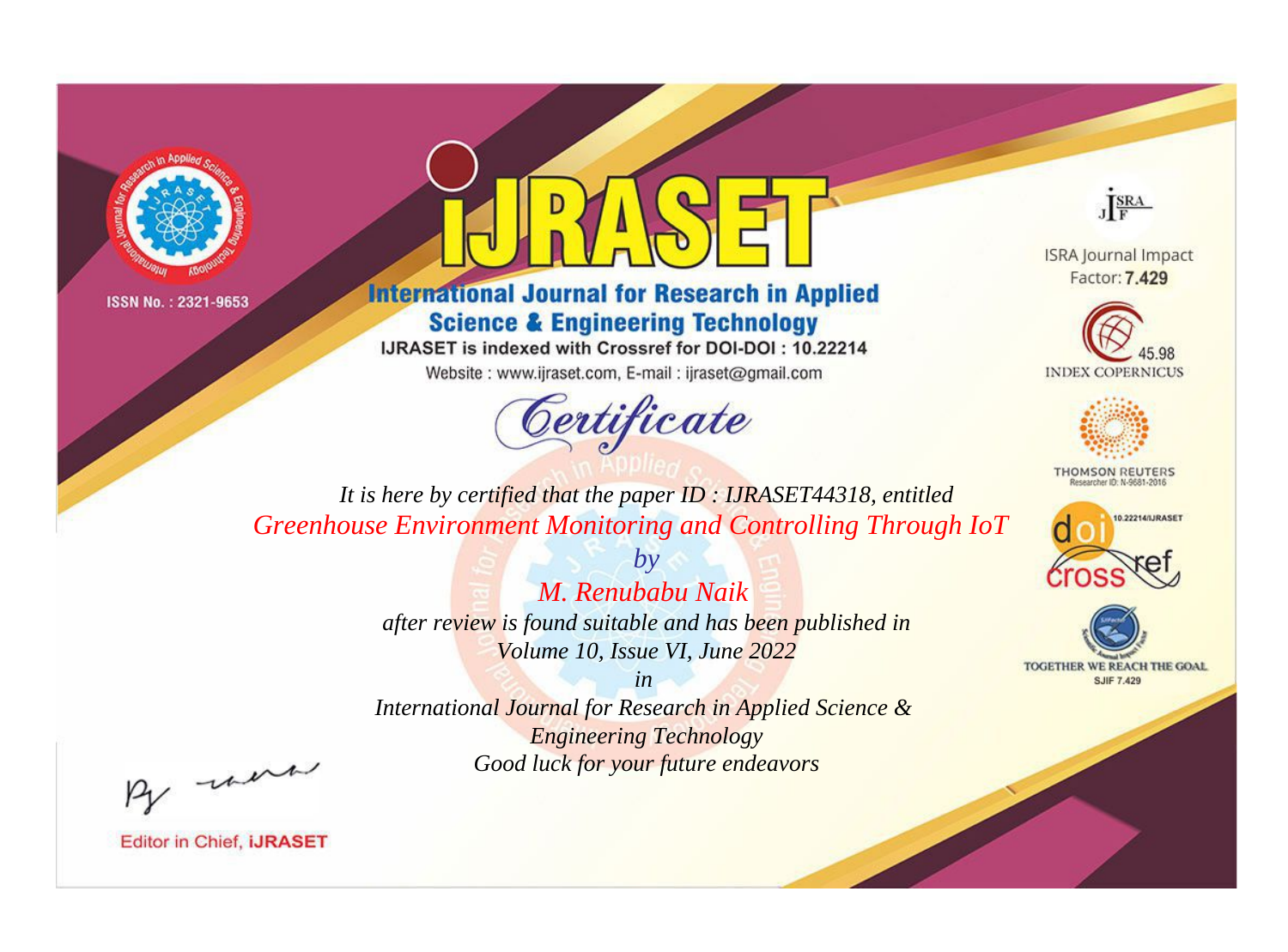



**International Journal for Research in Applied Science & Engineering Technology** 

IJRASET is indexed with Crossref for DOI-DOI: 10.22214

Website: www.ijraset.com, E-mail: ijraset@gmail.com





**ISRA Journal Impact** Factor: 7.429





**THOMSON REUTERS** 



TOGETHER WE REACH THE GOAL **SJIF 7.429** 

*It is here by certified that the paper ID : IJRASET44318, entitled Greenhouse Environment Monitoring and Controlling Through IoT*

> *by Dharavath Nikhil Naik after review is found suitable and has been published in*

*Volume 10, Issue VI, June 2022 in* 

*International Journal for Research in Applied Science & Engineering Technology Good luck for your future endeavors*

By morn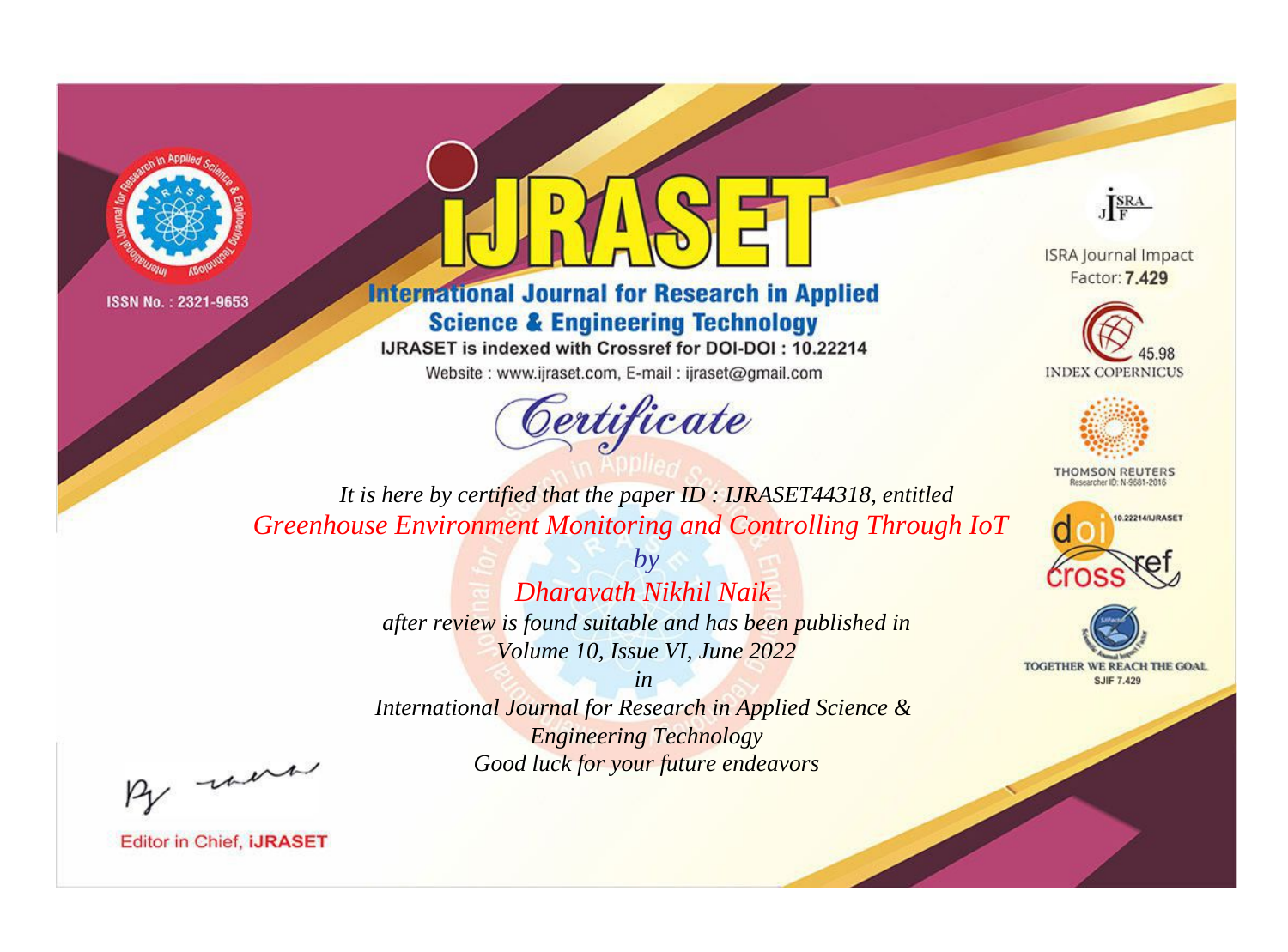



**International Journal for Research in Applied Science & Engineering Technology** 

IJRASET is indexed with Crossref for DOI-DOI: 10.22214

Website: www.ijraset.com, E-mail: ijraset@gmail.com





**ISRA Journal Impact** Factor: 7.429





**THOMSON REUTERS** 



TOGETHER WE REACH THE GOAL **SJIF 7.429** 

*It is here by certified that the paper ID : IJRASET44318, entitled Greenhouse Environment Monitoring and Controlling Through IoT*

> *Shaik Hafeez Basha after review is found suitable and has been published in Volume 10, Issue VI, June 2022*

*by*

*in International Journal for Research in Applied Science & Engineering Technology Good luck for your future endeavors*

By morn